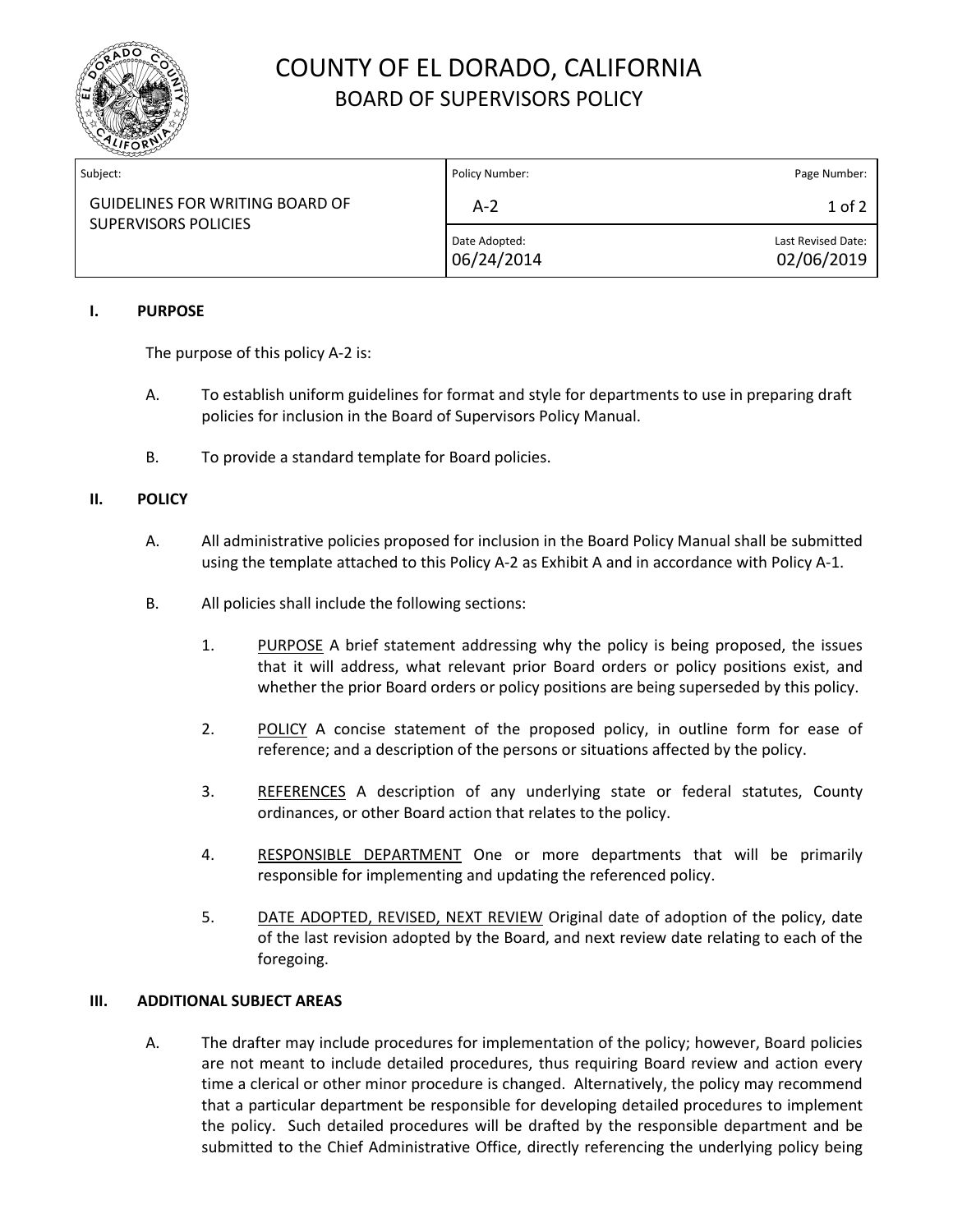

## COUNTY OF EL DORADO, CALIFORNIA BOARD OF SUPERVISORS POLICY

| Subject:                                                       | Policy Number:              | Page Number:                     |
|----------------------------------------------------------------|-----------------------------|----------------------------------|
| <b>GUIDELINES FOR WRITING BOARD OF</b><br>SUPERVISORS POLICIES | A-2                         | 2 of 2                           |
|                                                                | Date Adopted:<br>06/24/2014 | Last Revised Date:<br>02/06/2019 |

implemented. When necessary and upon approval by the Chief Administrative Officer or designee, the procedure will be distributed as an administrative direction from the Chief Administrative Office.

- B. For policies using technical or otherwise complex terminology, the drafter may include a section of definitions.
- C. The drafter may include sections describing the responsibilities of employees, supervisors, managers, department heads, or other individuals for policy implementation, or such other sections as may be approved by the Board, if inclusion of such descriptive information aids in the application of the policy

#### **IV. REFERENCES**

Board of Supervisors Policy A-1, Development and Distribution of Board of Supervisors Policies

#### **V. RESPONSIBLE DEPARTMENT**

Board of Supervisors (Office of the Clerk of the Board) Chief Administrative Office

#### **VI. DATES (ADOPTED, REVISED, NEXT REVIEW):**

| Originally<br>Adopted: | 06/24/2014 |                                |  |
|------------------------|------------|--------------------------------|--|
| <b>Last Revision:</b>  | 02/06/2019 | <b>Next Review: 02/06/2023</b> |  |